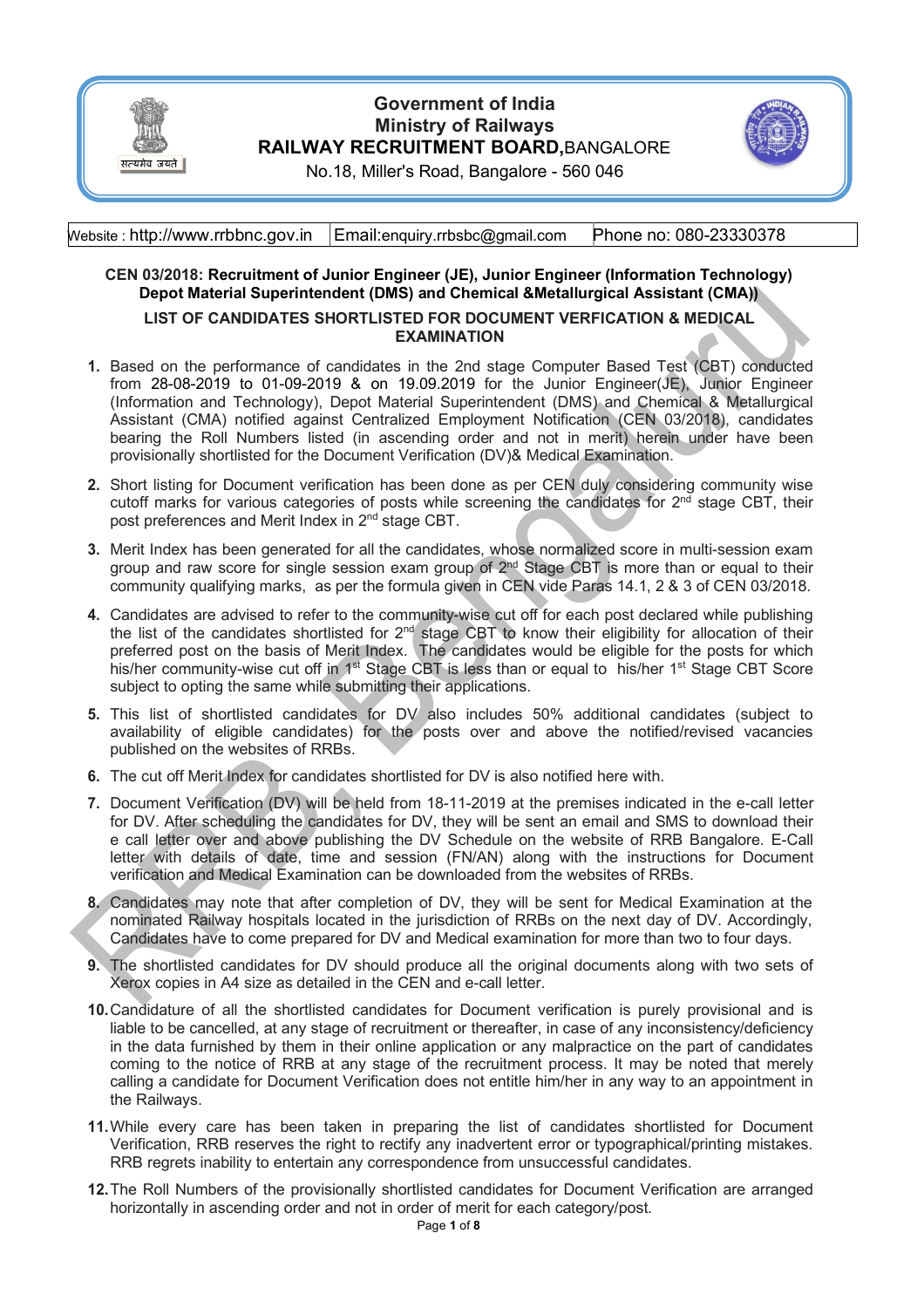- **13.**Regarding Medical Examination, candidates are advised that after completion of DV, medical examination will be carried out by Railway Hospital/Health Unit. Candidates have to pay the prescribed medical fee of Rs 24/- only. There are no other charges to be paid to the Hospitals/Health Unit for the medical examination. In rare cases, where the investigation like CT Scan, Ultra Sound, tests to rule out refractive eye surgery etc., have to be carried out for which necessary facility is not available in the Railway Hospital/Health Unit, then for such investigation, candidates may have to make the requisite payment to the concerned laboratory/hospital.
- **14.**Candidates may note that all the recruitment related activities by Railways is purely on merit basis only and candidates are not required to make any payment to any authorities other than the prescribed Medical Examination fee of Rs.24/-
- **15.**Important: Beware of the touts who may misguide the candidates with false promises of getting them selected for the job on illegal consideration. The recruitment process in the RRB exams is fully computerized and the selection is based purely on the merit of candidates.
- **16.**Candidates are advised to regularly visit RRB's official website for the updates.

| 143811171121333                    | 143812292251138 | 143812293051292 | 143812294261095 | 143812294271110 |
|------------------------------------|-----------------|-----------------|-----------------|-----------------|
| 143812295151026<br>143812295281009 |                 | 143812295351001 | 143812296071288 | 143812296101123 |
| 143812296101192<br>143812296171083 |                 | 143812296181286 | 143812296241227 | 143812296331274 |
| 143812296341108                    | 143812297051122 | 143812297121116 | 143812297251162 | 143812297261052 |
| 143812297341002                    | 143812298091126 | 143812298321246 | 143812299071094 | 143812300011145 |
| 143812300231202                    | 143812300251104 | 143812300261038 | 143812301041033 | 143812302021065 |
| 143812303241061                    | 143812304111060 | 143812304201086 | 143812304231061 | 143812305111010 |
| 143812305211129                    | 143812306061192 | 143812307041420 | 143812307271116 | 143812310061121 |
| 143812310181128                    | 143812311061028 | 143812311081173 | 143812312111323 | 143812312161296 |
| 143812312251253                    | 143812312261268 | 143812312351410 | 143812436011015 | 143812437061232 |
| 143813220101259                    | 143813220241096 | 143813220311067 | 143813220341045 | 143813221291042 |
| 143813221301147                    | 143813221351157 | 143813355021092 | 143813357071006 | 143813363041024 |
| 143813363121154                    | 143813363241050 | 143813364181066 | 143813364271081 | 143813365291119 |
| 143813376231171                    | 143813379231209 | 143813380161058 | 143813383271061 | 143813400051005 |
| 143813400091169                    | 143813400181347 | 143813400191347 | 143813400201196 | 143813448131106 |
| 143814190011111                    | 143814190011157 | 143814190021260 | 143814190041055 | 143814190061053 |
| 143814190061316                    | 143814190071089 | 143814190101229 | 143814190131227 | 143814190141316 |
| 143814190151210                    | 143814190161020 | 143814190161176 | 143814190181138 | 143814190181293 |
| 143814190191239                    | 143814190211054 | 143814190211121 | 143814190211342 | 143814190221039 |
| 143814190241001                    | 143814190241058 | 143814190251178 | 143814190261191 | 143814190271132 |
| 143814190271212                    | 143814190271227 | 143814190281090 | 143814190291057 | 143814190291283 |
| 143814190301031                    | 143814190301277 | 143814190311213 | 143814190321247 | 143814190331320 |
| 143814190341105                    | 143814190351337 | 143814191021055 | 143814191021139 | 143814191021212 |
| 143814191021297                    | 143814191031014 | 143814191031298 | 143814191041007 | 143814191051221 |
| 143814191051324                    | 143814191061069 | 143814191071156 | 143814191081070 | 143814191081210 |
| 143814191101192                    | 143814191111082 | 143814191111092 | 143814191121174 | 143814191121253 |
| 143814191131048                    | 143814191131154 | 143814191141161 | 143814191141301 | 143814191181063 |
| 143814191191195                    | 143814191201187 | 143814191201200 | 143814191211056 | 143814191211290 |
| 143814191221124                    | 143814191241126 | 143814191241168 | 143814191241173 | 143814191241261 |
| 143814191271200                    | 143814191271277 | 143814191291025 | 143814191291303 | 143814191301070 |

#### **Combined List of candidates shortlisted for DV for the posts of JE, DMS & CMA**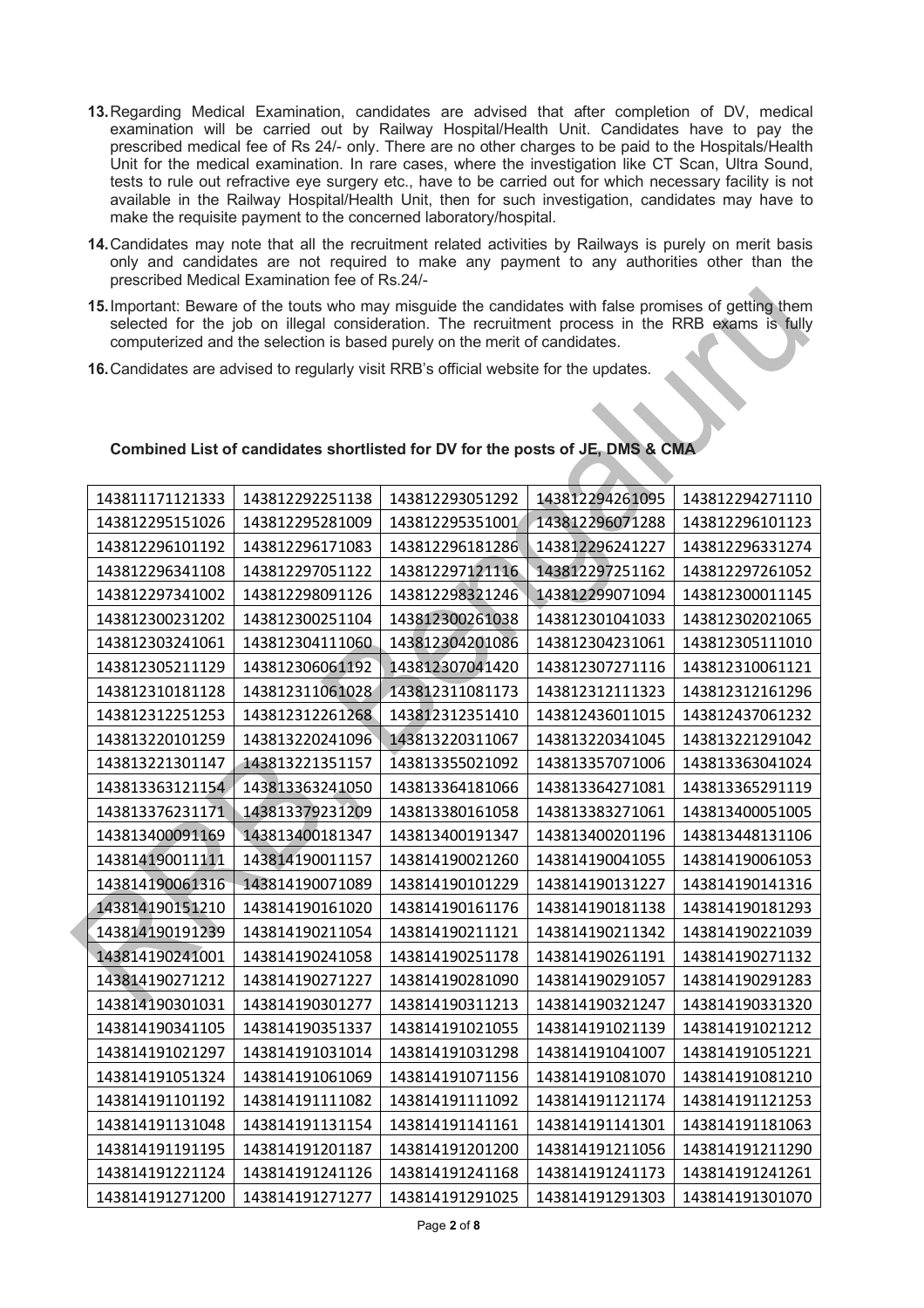| 143814191311002 | 143814191311147 | 143814191321005 | 143814191321223 | 143814191331108 |  |
|-----------------|-----------------|-----------------|-----------------|-----------------|--|
| 143814191331152 | 143814191341005 | 143814191341020 | 143814191351301 | 143814192011138 |  |
| 143814192031156 | 143814192041252 | 143814192071291 | 143814192081100 | 143814192091069 |  |
| 143814192101072 | 143814192111145 | 143814192121158 | 143814192121294 | 143814192131081 |  |
| 143814192131201 | 143814192131289 | 143814192151134 | 143814192161083 | 143814192161321 |  |
| 143814192171052 | 143814192171271 | 143814192181112 | 143814192201261 | 143814192211318 |  |
| 143814192231055 | 143814192231092 | 143814192231156 | 143814192241141 | 143814192241193 |  |
| 143814192251070 | 143814192261327 | 143814192271328 | 143814192291316 | 143814192301027 |  |
| 143814192321313 | 143814193011061 | 143814193031017 | 143814193091087 | 143814193111005 |  |
| 143814193131074 | 143814193141073 | 143814193151023 | 143814193181027 | 143814193181079 |  |
| 143814193191103 | 143814193231087 | 143814193271093 | 143814193281091 | 143814193331086 |  |
| 143814193351058 | 143814194091060 | 143814194101162 | 143814194111001 | 143814194111104 |  |
| 143814194111172 | 143814194141197 | 143814194171056 | 143814194251175 | 143814194261153 |  |
| 143814194281169 | 143814194321108 | 143814194331031 | 143814194341070 | 143814194341079 |  |
| 143814195011212 | 143814195021199 | 143814195031023 | 143814195031039 | 143814195031125 |  |
| 143814195051211 | 143814195051242 | 143814195101154 | 143814195111248 | 143814195111332 |  |
| 143814195121175 | 143814195141150 | 143814195141166 | 143814195141168 | 143814195181022 |  |
| 143814195181216 | 143814195191061 | 143814195191328 | 143814195201090 | 143814195201096 |  |
| 143814195211198 | 143814195211344 | 143814195221008 | 143814195241171 | 143814195241264 |  |
| 143814195251026 | 143814195261131 | 143814195261327 | 143814195271003 | 143814195271214 |  |
| 143814195271357 | 143814195281020 | 143814195301138 | 143814195301172 | 143814195311301 |  |
| 143814195321032 | 143814195321320 | 143814195331105 | 143814195331147 | 143814195351065 |  |
| 143814195351215 | 143814195351351 | 143814196081119 | 143814196091126 | 143814196101014 |  |
| 143814196121015 | 143814196131046 | 143814196131083 | 143814196171012 | 143814196191080 |  |
| 143814196201069 | 143814196271038 | 143814196271057 | 143814196271153 | 143814196281004 |  |
| 143814196291115 | 143814196291138 | 143814196301082 | 143814196301155 | 143814196311136 |  |
| 143814196331097 | 143814196341152 | 143814197011113 | 143814197021059 | 143814197061018 |  |
| 143814197061050 | 143814197091076 | 143814197141149 | 143814197171096 | 143814197171131 |  |
| 143814197221077 | 143814197221097 | 143814197231014 | 143814197251062 | 143814197261053 |  |
| 143814198061023 | 143814198081072 | 143814198101294 | 143814198111320 | 143814198151050 |  |
| 143814198151123 | 143814198161168 | 143814198161255 | 143814198181013 | 143814198181054 |  |
| 143814198191056 | 143814198191096 | 143814198201058 | 143814198221036 | 143814198251160 |  |
| 143814198261063 | 143814198261188 | 143814198271211 | 143814198281013 | 143814198281066 |  |
| 143814198291235 | 143814198291308 | 143814198301050 | 143814199031022 | 143814199041065 |  |
| 143814199061099 | 143814199071093 | 143814199091034 | 143814199131070 | 143814199131085 |  |
| 143814199141112 | 143814199171022 | 143814199191058 | 143814199201082 | 143814199221092 |  |
| 143814199251001 | 143814199281004 | 143814199281026 | 143814199291061 | 143814200041132 |  |
| 143814200041143 | 143814200111076 | 143814200111092 | 143814200111154 | 143814200111168 |  |
| 143814200131154 | 143814200151072 | 143814200161139 | 143814200171009 | 143814200201086 |  |
| 143814200211087 | 143814200211135 | 143814200221092 | 143814200251190 | 143814200281016 |  |
| 143814200291007 | 143814200311160 | 143814200351172 | 143814201011093 | 143814201071017 |  |
| 143814201131079 | 143814201141035 | 143814201141049 | 143814201151061 | 143814201191026 |  |
| 143814201241021 | 143814201241085 | 143814201251008 | 143814201281051 | 143814201331037 |  |
| 143814202021083 | 143814202041063 | 143814202041072 | 143814202051059 | 143814202061042 |  |
| 143814202131107 | 143814202131167 | 143814202171072 | 143814202181159 | 143814202191096 |  |
| 143814202221130 | 143814202231102 | 143814202251128 | 143814202261113 | 143814202281156 |  |
| 143814202321013 | 143814202321034 | 143814203051064 | 143814203061243 | 143814203071140 |  |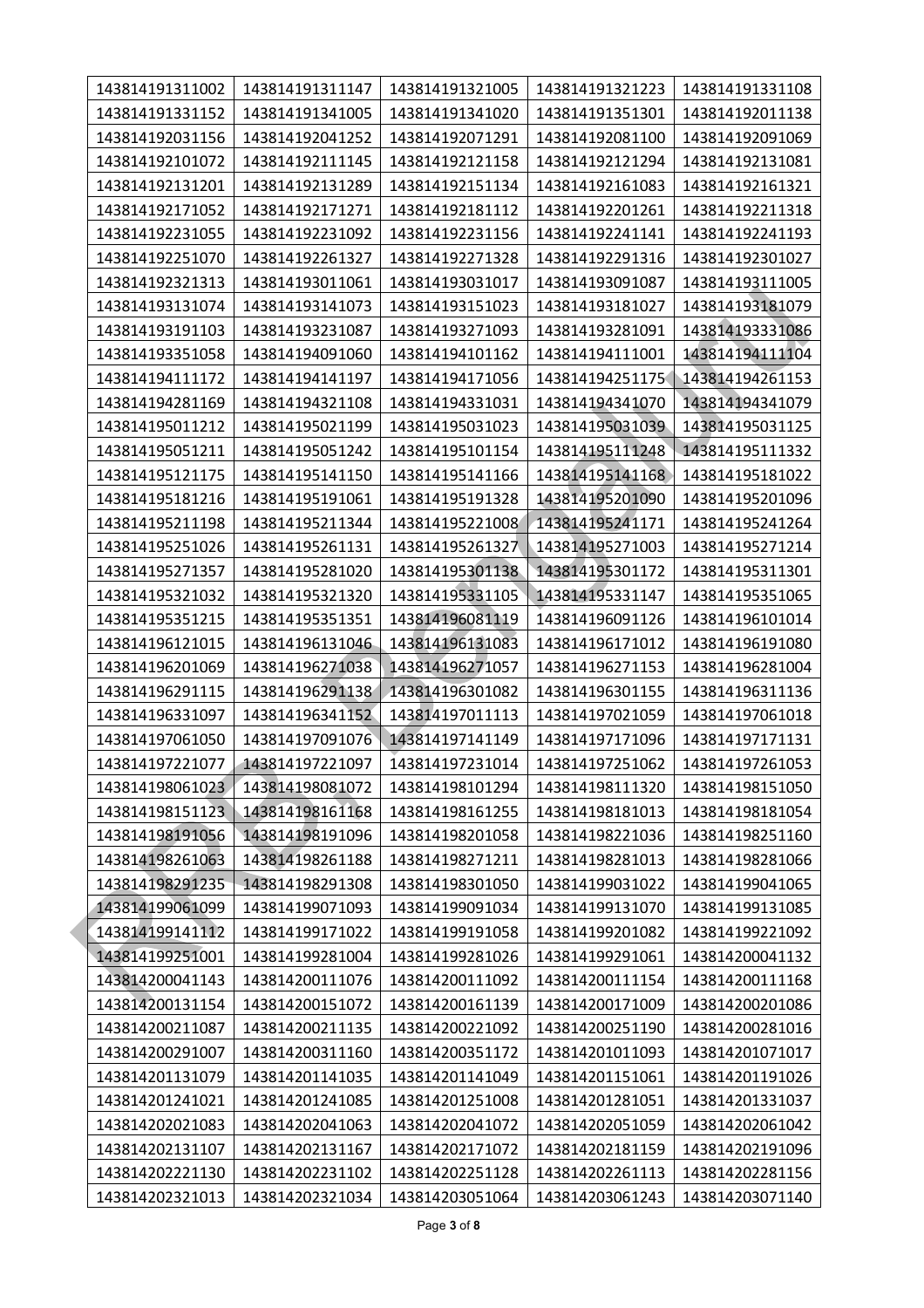| 143814203081047 | 143814203091122 | 143814203111221 | 143814203121239 | 143814203131002 |
|-----------------|-----------------|-----------------|-----------------|-----------------|
| 143814203151014 | 143814203151273 | 143814203221085 | 143814203221245 | 143814203231277 |
| 143814203271024 | 143814203271158 | 143814203281033 | 143814203291015 | 143814203291120 |
| 143814203311057 | 143814203321075 | 143814203351069 | 143814203351198 | 143814204011136 |
| 143814204021069 | 143814204051135 | 143814204081025 | 143814204091068 | 143814204101148 |
| 143814204111133 | 143814204121005 | 143814204121018 | 143814204131049 | 143814204141140 |
| 143814204181030 | 143814204181144 | 143814204191012 | 143814204191045 | 143814204191055 |
| 143814204211089 | 143814204231085 | 143814204251010 | 143814204251080 | 143814204251120 |
| 143814204281131 | 143814204291137 | 143814204291146 | 143814204311126 | 143814205021142 |
| 143814205041007 | 143814205041193 | 143814205051043 | 143814205061017 | 143814205061102 |
| 143814205121002 | 143814205121133 | 143814205131075 | 143814205151176 | 143814205161097 |
| 143814205181011 | 143814205181188 | 143814205191066 | 143814205231195 | 143814205241103 |
| 143814205251066 | 143814205251185 | 143814205261037 | 143814205291196 | 143814205341058 |
| 143814442071137 | 143814443061004 | 143814443071086 | 143814443121118 | 143814443131153 |
| 143814443161003 | 143814443171050 | 143814443171053 | 143814443191155 | 143814443231037 |
| 143814443231079 | 143814443231082 | 143814443231126 | 143814443241152 | 143814443271078 |
| 143814443301007 | 143814443301129 | 143814443311033 | 143814443311098 | 143814443321058 |
| 143814443331052 | 143814443341100 | 143814443341157 | 143815218031031 | 143815218351092 |
| 143815219021143 | 143815219071130 | 143815219331145 | 143815222051361 | 143815223141161 |
| 143815224321136 | 143815224341180 | 143815225051054 | 143815225301002 | 143815227131003 |
| 143815228111019 | 143815422111233 | 143815422231050 | 143815430041042 | 143815430221004 |
| 143815430241390 | 143815430291054 | 143815430321110 | 143815431131169 | 143815431211079 |
| 143815431251162 | 143815431301055 | 143815431301237 | 143815431321115 | 143816281211181 |
| 143816281341141 | 143816284131028 | 143816285061006 | 143816285291023 | 143816286201039 |
| 143816435041177 | 143816435051122 | 143816435081100 | 143816435231055 | 143816456161159 |
| 143816456241114 | 143816458091009 | 143816460191090 | 143816460261003 | 143817157191042 |
| 143817157231007 | 143817159131001 | 143817161031118 | 143817161071146 | 143817161261038 |
| 143817162161195 | 143817164011096 | 143817164071085 | 143817164071479 | 143817164231364 |
| 143817164281296 | 143817164291274 | 143817164301022 | 143817164311164 | 143817164341030 |
| 143817165041196 | 143817165201205 | 143817166031037 | 143817166071294 | 143817166121229 |
| 143817167031143 | 143817167161227 | 143817167221290 | 143817167271337 | 143817168311079 |
| 143817169351026 | 143817176241241 | 143817289031307 | 143818322061197 | 143818324301191 |
| 143819358291065 | 143819362081112 | 143819368081169 | 143819368171080 | 143819373011048 |
| 143819373241062 | 143819388151088 | 143819389211143 | 143819390081148 | 143819392241180 |
| 143819392301098 | 143819393061052 | 143819395181118 | 143819397131030 | 143819398231107 |
| 143819401141265 | 143819447201133 | 143819447211162 | 143819447251057 | 143820126221303 |
| 143820354251041 | 143820464241028 | 143821177201199 | 143821177261146 | 143821178251126 |
| 143822405171065 | 143822405331182 | 143822409221218 | 143822410341144 | 143822412271100 |
| 143822413231110 | 143822416341053 | 143822426021108 | 143822455331073 | 143824249231022 |
| 143824261321068 | 143824264221127 | 143824270141063 | 143824271221055 | 143824434071074 |
| 143826131131078 | 143826131221100 | 143826132071023 | 143826132211069 | 143826132211079 |
| 143826132221096 | 143826132311185 | 143826133131145 | 143826133211012 | 143826134121284 |
| 143826135051142 | 143826135141169 | 143826135141313 | 143826135301029 | 143826136131072 |
| 143826137011015 | 143826138051114 | 143826138111109 | 143826138121173 | 143826138231216 |
| 143826139121156 | 143826139151068 | 143826139241027 | 143826140011117 | 143826140011171 |
| 143826140111057 | 143826140211077 | 143826141241052 | 143826141271176 | 143826142161071 |
| 143826142251050 | 143826142331316 | 143826143031045 | 143826143201016 | 143826143331071 |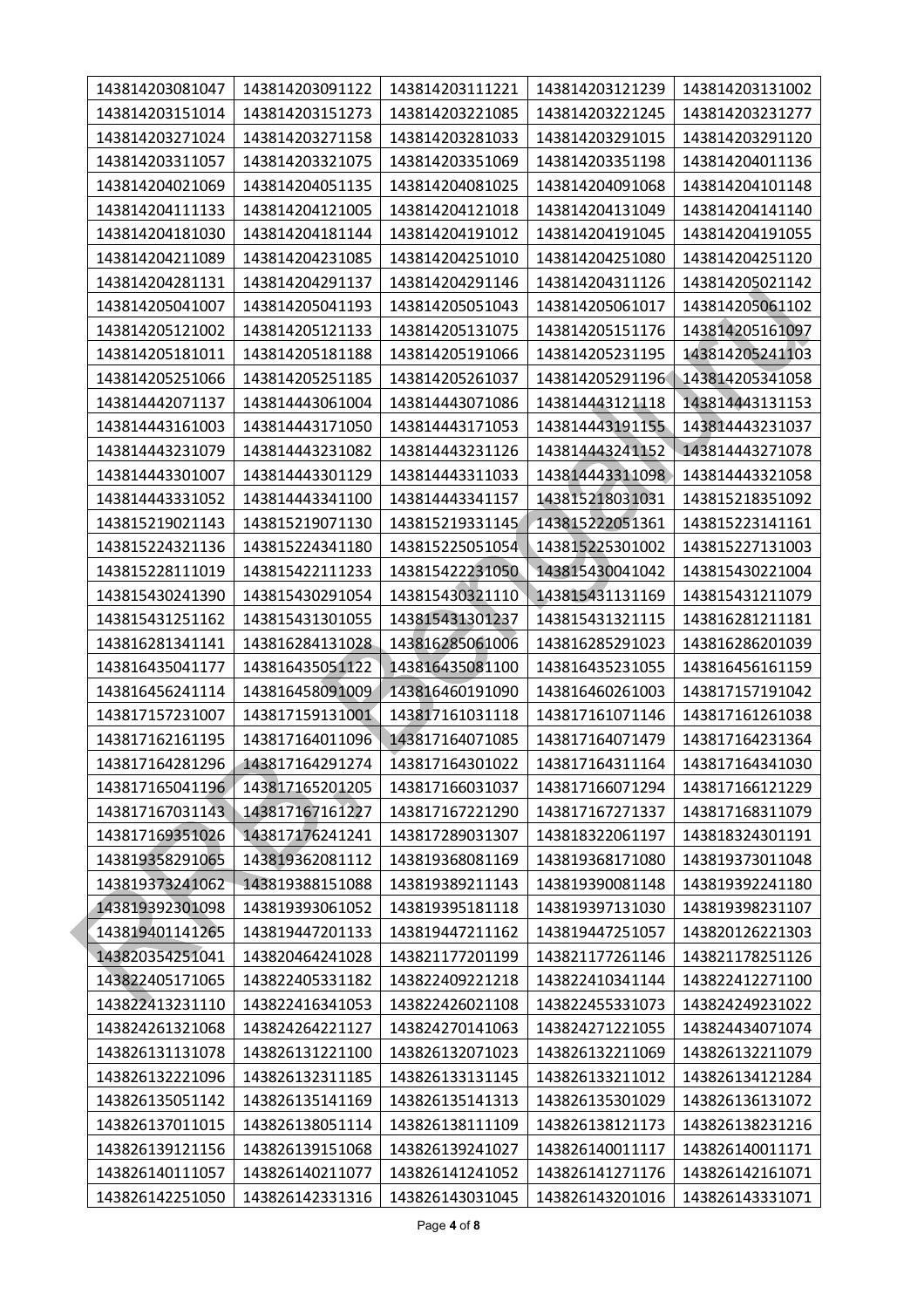| 143826144071143 | 143826144081156 | 143826144111177 | 143826144151005 | 143826144151028 |
|-----------------|-----------------|-----------------|-----------------|-----------------|
| 143826144241029 | 143826144271184 | 143826144321272 | 143826145021189 | 143826145061277 |
| 143826145241002 | 143826145291060 | 143826146041094 | 143826146051114 | 143826146221237 |
| 143827181031322 | 143827181211153 | 143827181291241 | 143827181311060 | 143827182171067 |
| 143827183201052 | 143827183231221 | 143827183281060 | 143827184051264 | 143827184301210 |
| 143827184321282 | 143827185201324 | 143827185291134 | 143827185301013 | 143827186071170 |
| 143827186141001 | 143827187171114 | 143827187201003 | 143827187201202 | 143827187231159 |
| 143827187291107 | 143827188041109 | 143827188051357 | 143827188091404 | 143827188161125 |
| 143827188211196 | 143827188241037 | 143827188251120 | 143827188331414 | 143827429031210 |
| 143827429281229 | 143828102021063 | 143828102031203 | 143828102041087 | 143828102041094 |
| 143828102041143 | 143828102051028 | 143828102051078 | 143828102061092 | 143828102091045 |
| 143828102101157 | 143828102111004 | 143828102111115 | 143828102131057 | 143828102151064 |
| 143828102161027 | 143828102161204 | 143828102171098 | 143828102171193 | 143828102171208 |
| 143828102171220 | 143828102191188 | 143828102191201 | 143828102201086 | 143828102211005 |
| 143828102211155 | 143828102221142 | 143828102221152 | 143828102221184 | 143828102221203 |
| 143828102241065 | 143828102241109 | 143828102251087 | 143828102251137 | 143828102251189 |
| 143828102261189 | 143828102281047 | 143828102291182 | 143828102301203 | 143828102311106 |
| 143828102311194 | 143828102321026 | 143828102321151 | 143828102331081 | 143828102351099 |
| 143828102351147 | 143828103011150 | 143828103011181 | 143828103051061 | 143828103231021 |
| 143828103261007 | 143828103271252 | 143828103321228 | 143828103331314 | 143828104011201 |
| 143828104061049 | 143828104081185 | 143828104191007 | 143828104201162 | 143828104291091 |
| 143828104351214 | 143828105071039 | 143828105091002 | 143828106031256 | 143828106081152 |
| 143828106341226 | 143828106351163 | 143828107221014 | 143828107251029 | 143828108111099 |
| 143828109021064 | 143828109051072 | 143828109051138 | 143828109131079 | 143828109141149 |
| 143828109151078 | 143828109221023 | 143828109221046 | 143828109281130 | 143828109301073 |
| 143828110061075 | 143828110221172 | 143828110251019 | 143828110271101 | 143828110291045 |
| 143828110291084 | 143828110301123 | 143828110341067 | 143828111041089 | 143828111061035 |
| 143828111151175 | 143828111191021 | 143828111201027 | 143828111331032 | 143828112021130 |
| 143828112031075 | 143828112041046 | 143828112051045 | 143828112101145 | 143828112101313 |
| 143828112131351 | 143828112161035 | 143828112181117 | 143828112201204 | 143828112201305 |
| 143828112211067 | 143828112221287 | 143828112231138 | 143828112231300 | 143828112231334 |
| 143828112241117 | 143828112241140 | 143828112261112 | 143828112271183 | 143828112291088 |
| 143828112301189 | 143828112311169 | 143828112321270 | 143828112321303 | 143828112341096 |
| 143828112341326 | 143828113031032 | 143828113081117 | 143828113171018 | 143828113191088 |
| 143828113211044 | 143828113251065 | 143828113341036 | 143828113351096 | 143828114081086 |
| 143828114151001 | 143828114181023 | 143828114181079 | 143828114241047 | 143828114281058 |
| 143828114321050 | 143828114331137 | 143828115061184 | 143828115121307 | 143828115211297 |
| 143828115241171 | 143828115261051 | 143828115341022 | 143828116181017 | 143828117021268 |
| 143828117051093 | 143828117081267 | 143828117171171 | 143828117181210 | 143828118101055 |
| 143828118211022 | 143828118221196 | 143828118261087 | 143828118351007 | 143828119031128 |
| 143828119091137 | 143828119131071 | 143828119141057 | 143828119161089 | 143828119191089 |
| 143828119191092 | 143828120031024 | 143828121091282 | 143828121121097 | 143828121151109 |
| 143828121181198 | 143828121351013 | 143828122321145 | 143828123181080 | 143828123181178 |
| 143828123311032 | 143828124031034 | 143828124041037 | 143828124041177 | 143828124081302 |
| 143828124101048 | 143828124131229 | 143828124201285 | 143828124221178 | 143828124321303 |
| 143828125101168 | 143828342231261 | 143828343181380 | 143828343191130 | 143828343291012 |
| 143828344051215 | 143828344161016 | 143828344201237 | 143828344351076 | 143828346031163 |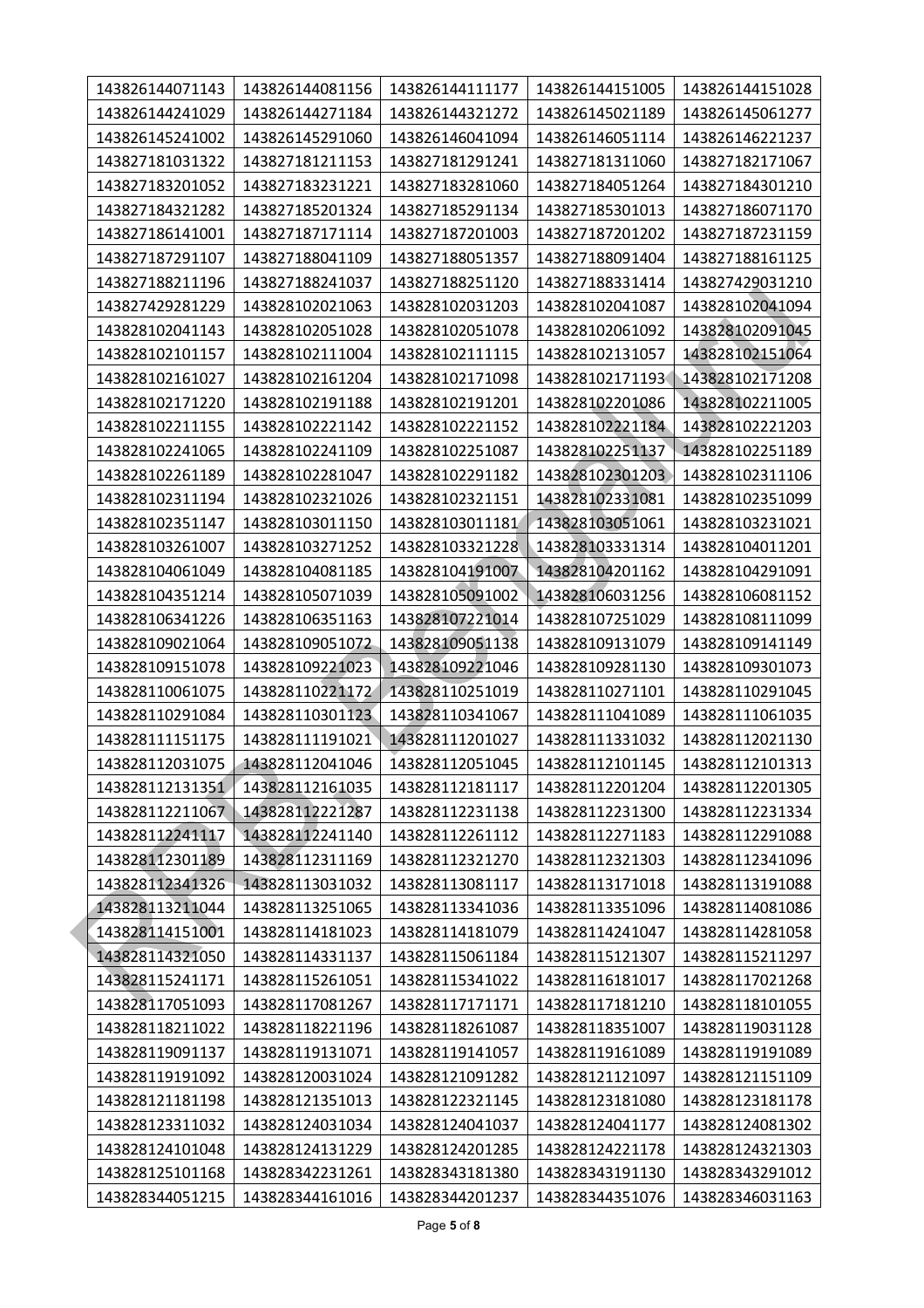| 143828346281200 | 143828348091120 | 143828348121167 | 143828349061138 | 143828349101278 |
|-----------------|-----------------|-----------------|-----------------|-----------------|
| 143828349111099 | 143828349121140 | 143828349231202 | 143828350051073 | 143828350071130 |
| 143828351031088 | 143828351101203 | 143828351181084 | 143828351181119 | 143828351211193 |
| 143828351341276 | 143828352191128 | 143828352271098 | 143828353031050 | 143828353171034 |
| 143828353191072 | 143828353301087 | 143828427011092 | 143828427211216 | 143828427251198 |
| 143828427281020 | 143828444231083 | 143828445141191 | 143828452171228 | 143828452201197 |
| 143828465061114 | 143828465071028 | 143828465071178 | 143829206061166 | 143829206121058 |
| 143829206241076 | 143829206281038 | 143829207021026 | 143829207021168 | 143829207091059 |
| 143829207091138 | 143829207121174 | 143829207131095 | 143829207161056 | 143829207181072 |
| 143829207231073 | 143829207241115 | 143829207271131 | 143829207281147 | 143829208071120 |
| 143829208091169 | 143829208111003 | 143829208171152 | 143829208191104 | 143829208211006 |
| 143829208281161 | 143829208311085 | 143829208321197 | 143829208331001 | 143829208331167 |
| 143829209051114 | 143829209061127 | 143829209101012 | 143829209131163 | 143829209151065 |
| 143829209151149 | 143829209191067 | 143829209191134 | 143829209231013 | 143829209241155 |
| 143829209281155 | 143829209291039 | 143829209291123 | 143829210021090 | 143829210051020 |
| 143829210051097 | 143829210071038 | 143829210081142 | 143829210111075 | 143829210141142 |
| 143829210191132 | 143829210231101 | 143829210251027 | 143829210251204 | 143829210281065 |
| 143829210281167 | 143829210291250 | 143829210341078 | 143829210351084 | 143829211011113 |
| 143829211041079 | 143829211041111 | 143829211041144 | 143829211061113 | 143829211061151 |
| 143829211071022 | 143829211071127 | 143829211071134 | 143829211081059 | 143829211081129 |
| 143829211091119 | 143829211141134 | 143829211151101 | 143829211181039 | 143829211181059 |
| 143829211191076 | 143829211251049 | 143829211251104 | 143829211261026 | 143829211271034 |
| 143829211291015 | 143829211291049 | 143829211291089 | 143829211291123 | 143829211311141 |
| 143829211341055 | 143829211341120 | 143829211351034 | 143829211351061 | 143829212011114 |
| 143829212011115 | 143829212011137 | 143829212031029 | 143829212041094 | 143829212051046 |
| 143829212051066 | 143829212061028 | 143829212101059 | 143829212121062 | 143829212121067 |
| 143829212131164 | 143829212141133 | 143829212211112 | 143829212211125 | 143829212221033 |
| 143829212221118 | 143829212221129 | 143829212231058 | 143829212231084 | 143829212231120 |
| 143829212231124 | 143829212231170 | 143829212241132 | 143829212261046 | 143829212261162 |
| 143829212281069 | 143829212291120 | 143829213011152 | 143829213031197 | 143829213051138 |
| 143829213071104 | 143829213151199 | 143829213171198 | 143829213211020 | 143829213231071 |
| 143829213231105 | 143829213241020 | 143829213251147 | 143829213271046 | 143829213281019 |
| 143829213281055 | 143829214121204 | 143829214131071 | 143829214141289 | 143829214151086 |
| 143829214201208 | 143829214211079 | 143829214221086 | 143829214221235 | 143829214241011 |
| 143829214251298 | 143829214271152 | 143829214281110 | 143829214291044 | 143829214301164 |
| 143829214321247 | 143829214331226 | 143829214331265 | 143829215011048 | 143829215011200 |
| 143829215031383 | 143829215031424 | 143829215041417 | 143829215051037 | 143829215061359 |
| 143829215081023 | 143829215081072 | 143829215101403 | 143829215101483 | 143829215111172 |
| 143829215111429 | 143829215111461 | 143829215121281 | 143829215121347 | 143829215121437 |
| 143829215131073 | 143829215131104 | 143829215151169 | 143829215151193 | 143829215181009 |
| 143829215191112 | 143829215191379 | 143829215191384 | 143829215221441 | 143829215231118 |
| 143829215231218 | 143829215241129 | 143829215251042 | 143829215261268 | 143829215281257 |
| 143829215281383 | 143829216061198 | 143829216091155 | 143829216091180 | 143829216111059 |
| 143829216111187 | 143829216151051 | 143829216171043 | 143829216171061 | 143829216171196 |
| 143829216181181 | 143829216271013 | 143829216281023 | 143829216291028 | 143829217041182 |
| 143829217061177 | 143829217071008 | 143829217091203 | 143829217091250 | 143829217111045 |
| 143829217221134 | 143829217231279 | 143829217321006 | 143829217321071 | 143829217341188 |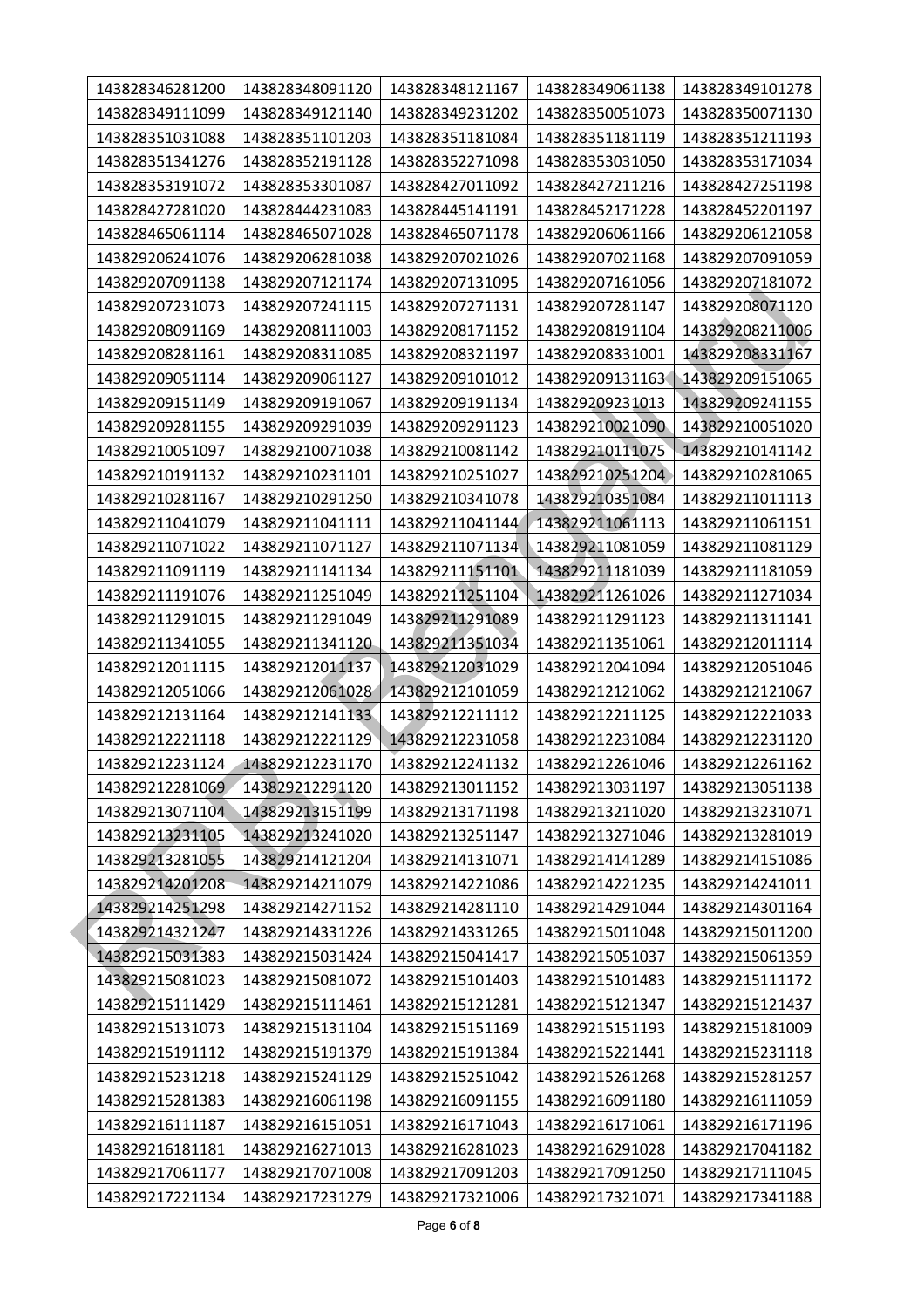| 143829327351161   143830152181027   143830155251050   143830156091162   143830421081059 |  |  |
|-----------------------------------------------------------------------------------------|--|--|
| 143830421341149   143831418171059                                                       |  |  |

End of the list

Total number of candidates shortlisted:**1097**

|        | sat on mont mack for various categories or ricots<br>Community & ESM Cut off Merit Index for Various Categories of Posts |           |           |           |            |           |            |           |            |
|--------|--------------------------------------------------------------------------------------------------------------------------|-----------|-----------|-----------|------------|-----------|------------|-----------|------------|
|        |                                                                                                                          |           |           |           |            |           | <b>ESM</b> |           |            |
| CAT_NO | <b>RAILWAY/PU</b>                                                                                                        | <b>UR</b> | SC        | <b>ST</b> | <b>OBC</b> | <b>UR</b> | <b>SC</b>  | <b>ST</b> | <b>OBC</b> |
| 1      | SWR                                                                                                                      | 557.53866 | 476.16639 | 464.03000 | 527.40065  |           |            |           | $\bullet$  |
| 2      | SWR                                                                                                                      | 536.94825 | 470.13890 | 458.19676 | 524.38703  |           |            |           |            |
| 3      | SWR                                                                                                                      | 530.41453 | 464.03000 | 452.05614 | 518.74412  |           |            |           |            |
| 4      | <b>RWF</b>                                                                                                               | 527.40065 |           |           | 524.38703  |           |            |           |            |
| 6      | <b>RWF</b>                                                                                                               | 539.45591 | 483.46587 |           | 536.94825  |           |            |           | 488.32400  |
| 12     | SWR                                                                                                                      | 531.57274 | 466.94688 | 466.94688 | 518.35940  |           |            |           |            |
| 14     | SWR                                                                                                                      | 608.79133 | 531.54696 | 527.57559 | 604.36324  | 350.90742 |            |           | 354.25651  |
| 15     | SWR                                                                                                                      | 616.30185 | 526.48085 | 513.88182 | 602.73789  |           | 241.81117  |           | 241.81117  |
| 16     | SWR                                                                                                                      | 610.36545 |           |           | 628.47441  |           |            |           |            |
| 17     | SWR                                                                                                                      | 617.99301 | 529.00444 | 509.44408 | 605.55581  |           |            |           |            |
| 21     | <b>RWF</b>                                                                                                               | 613.38958 | 534.66074 |           | 612.43143  | 531.34850 |            |           | 500.13068  |
| 38     | SWR                                                                                                                      | 610.36545 | 528.93760 | 514.37678 | 604.65319  | 430.74630 |            |           | 368.28235  |
| 40     | SWR                                                                                                                      | 626.26766 | 528.91467 | 524.04703 | 605.28041  |           |            |           |            |
| 42     | SWR                                                                                                                      | 625.62058 |           | 508.55245 | 631.13542  |           |            |           | 587.48276  |
| 44     | SWR                                                                                                                      | 622.18804 | 531.54696 | 514.31173 | 620.53553  | 377.70051 |            |           |            |
| 46     | <b>RWF</b>                                                                                                               | 621.40001 | 546.80209 | 534.08960 | 618.96619  |           |            |           | 546.80209  |
| 53     | <b>SWR</b>                                                                                                               | 620.53553 | 534.08960 | 520.49056 | 612.90797  | 378.49553 |            |           | 384.08008  |
| 55     | <b>SWR</b>                                                                                                               | 620.53553 | 541.71716 |           | 617.99301  |           |            |           | 503.57912  |
| 56     | <b>SWR</b>                                                                                                               | 622.18804 | 524.28935 | 506.12164 | 607.82293  | 461.42908 |            |           |            |
| 63     | <b>SWR</b>                                                                                                               | 615.45049 | 531.34850 | 511.41305 | 610.36545  | 360.01456 |            |           | 238.86193  |
| 64     | <b>SWR</b>                                                                                                               | 614.64059 | 524.28935 | 511.20669 | 608.79133  | 382.60234 |            |           |            |
| 67     | <b>RWF</b>                                                                                                               | 610.53378 | 528.91467 |           |            |           |            |           |            |
| 67     | <b>SWR</b>                                                                                                               | 607.82293 | 525.21391 |           | 610.47752  |           |            |           | 438.86316  |
| 68     | SWR                                                                                                                      | 642.18754 |           |           |            |           |            |           |            |
| 69     | <b>RWF</b>                                                                                                               | 509.21055 | 382.56579 | 350.00000 | 530.44968  |           |            |           | 324.11422  |
| 69     | SWR                                                                                                                      | 498.35524 | 368.09209 |           | 541.77634  |           |            |           |            |

## Cut off Merit Index for Various Categories of Posts